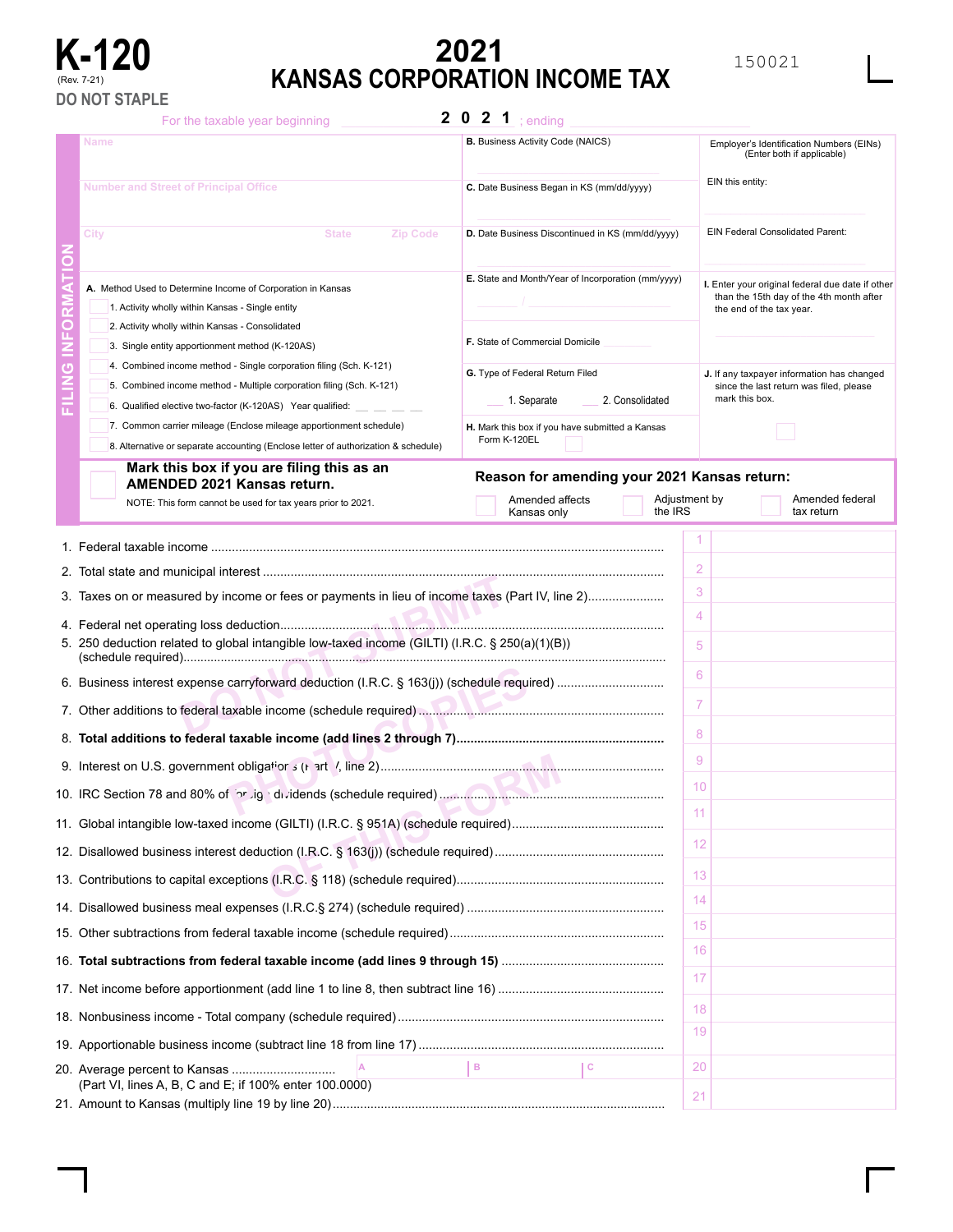## 150121

|                                                                                                                                                                                                                                                          | 22 |
|----------------------------------------------------------------------------------------------------------------------------------------------------------------------------------------------------------------------------------------------------------|----|
| 23. Kansas expensing recapture (see instructions for Schedule K-120EX and enclose applicable schedules)                                                                                                                                                  | 23 |
| 24. Kansas expensing deduction (see instructions for Schedule K-120EX and enclose applicable schedules)                                                                                                                                                  | 24 |
| 25. Kansas net income before NOL deduction (add lines 21, 22 and 23, then subtract line 24)                                                                                                                                                              | 25 |
|                                                                                                                                                                                                                                                          | 26 |
| 27. Combined report (Schedule K-121) or alternative/separate accounting income (separate schedule)                                                                                                                                                       | 27 |
|                                                                                                                                                                                                                                                          | 28 |
|                                                                                                                                                                                                                                                          | 29 |
|                                                                                                                                                                                                                                                          | 30 |
|                                                                                                                                                                                                                                                          | 31 |
|                                                                                                                                                                                                                                                          | 32 |
|                                                                                                                                                                                                                                                          | 33 |
|                                                                                                                                                                                                                                                          | 34 |
|                                                                                                                                                                                                                                                          | 35 |
|                                                                                                                                                                                                                                                          | 36 |
|                                                                                                                                                                                                                                                          | 37 |
|                                                                                                                                                                                                                                                          | 38 |
|                                                                                                                                                                                                                                                          | 39 |
|                                                                                                                                                                                                                                                          | 40 |
|                                                                                                                                                                                                                                                          | 41 |
|                                                                                                                                                                                                                                                          | 42 |
|                                                                                                                                                                                                                                                          | 43 |
| 44. Estimated tax penalty. If annualizing to compute penalty, mark this box <b>Fig. 1.1.</b> (2001) All the summan summan summan summan summan summan summan summan summan summan summan summan summan summan summan summan summan                       | 44 |
| 45. Total tax, interest & penalty due (add lines 41 through 44). <b>Complete Form K-120V and enclose it with your payment</b> .                                                                                                                          | 45 |
| 46. OVERPAYMENT (if line 33 plus line 44 is less than line 40 subtract the sum of lines 33 and 44 from line 40                                                                                                                                           | 46 |
|                                                                                                                                                                                                                                                          | 47 |
| 48. CREDIT FORWARD. Enter the amount of line 46 (original return only) you wish to be applied to 2022                                                                                                                                                    | 48 |
| I authorize the Director of Taxation or the Director's designee to discuss my return and enclosures with my preparer.<br>I declare under the penalties of perjury that to the best of my knowledge this is a true, correct, and complete return.<br>einn |    |

| эіун<br>here | Signature of officer                                                                                      | Title |                                                                                                      | <b>Date</b> |
|--------------|-----------------------------------------------------------------------------------------------------------|-------|------------------------------------------------------------------------------------------------------|-------------|
|              | Individual or firm signature of preparer<br>NOTE: You are not required to send a copy of your entire      |       | <b>Address/Telephone Number</b>                                                                      | Date        |
|              | federal return. See instructions for the list of federal forms<br>required to accompany the state return. |       | <b>Tax Preparer's</b><br><b>PTIN, EIN or SSN</b>                                                     |             |
|              | Office use only                                                                                           |       | Mail to: Kansas Corporate Tax, Kansas Department of Revenue, PO Box 750260,<br>Topeka, KS 66699-0260 |             |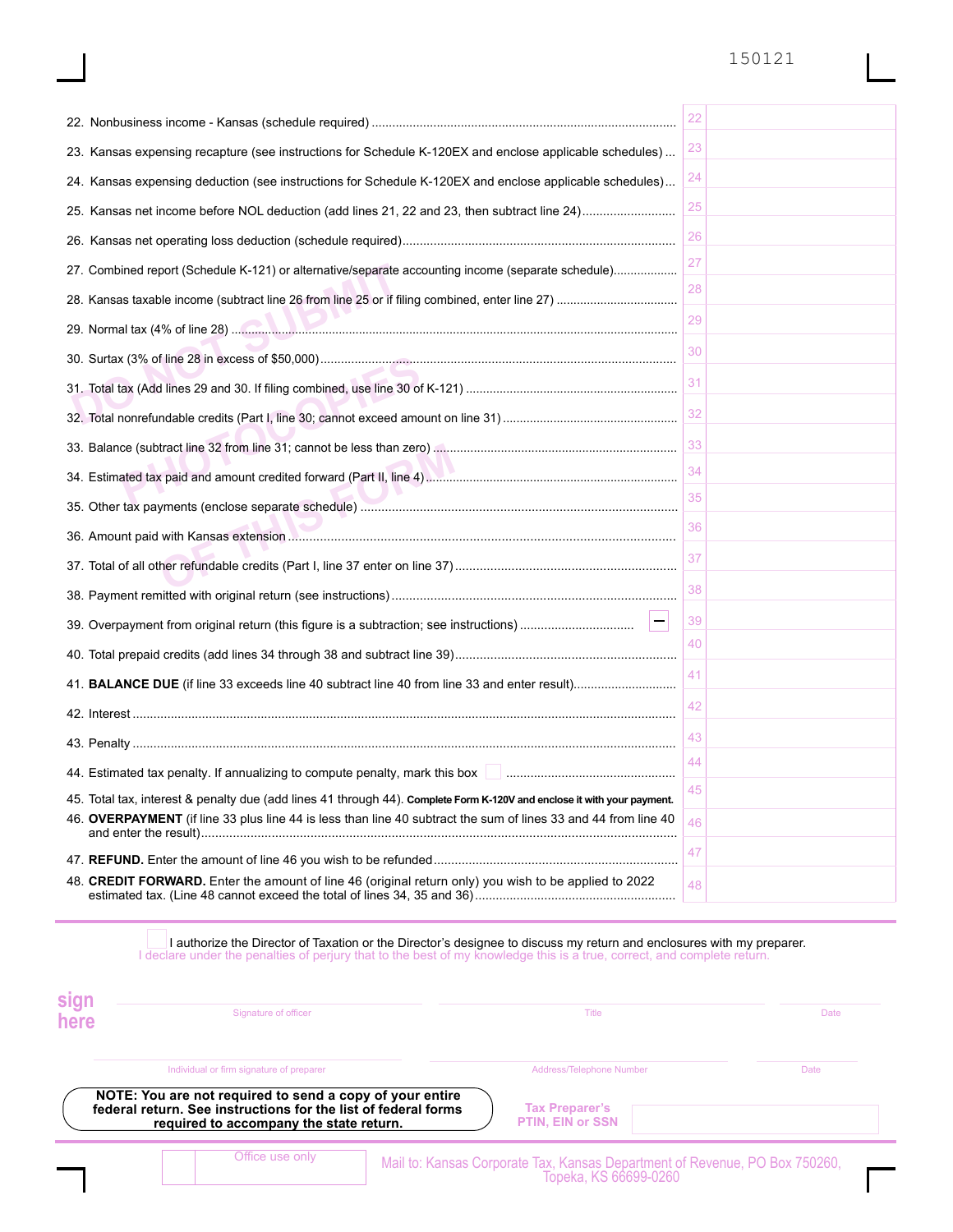## **PART I - NONREFUNDABLE AND REFUNDABLE CREDITS (see instructions)**

| 1.                                                                                                |  |
|---------------------------------------------------------------------------------------------------|--|
|                                                                                                   |  |
| Business and Job Development Credit -- for carry forward use only (Enclose Schedule K-34)<br>3.   |  |
| 4.                                                                                                |  |
| 5.                                                                                                |  |
| 6.                                                                                                |  |
| 7.                                                                                                |  |
|                                                                                                   |  |
|                                                                                                   |  |
|                                                                                                   |  |
|                                                                                                   |  |
|                                                                                                   |  |
|                                                                                                   |  |
|                                                                                                   |  |
|                                                                                                   |  |
|                                                                                                   |  |
|                                                                                                   |  |
|                                                                                                   |  |
|                                                                                                   |  |
| 20. Law Enforcement Training Center Credit -- for carry forward use only (Enclose Schedule K-72)  |  |
|                                                                                                   |  |
|                                                                                                   |  |
|                                                                                                   |  |
|                                                                                                   |  |
|                                                                                                   |  |
|                                                                                                   |  |
| 27. Storage and Blending Equipment Credit -- for carry forward use only (Enclose Schedule K-82)   |  |
|                                                                                                   |  |
|                                                                                                   |  |
| 30. Total nonrefundable credits (Add lines 1 through 29. Enter total here and on line 32, page 2) |  |
|                                                                                                   |  |
|                                                                                                   |  |
|                                                                                                   |  |
|                                                                                                   |  |
|                                                                                                   |  |
|                                                                                                   |  |
|                                                                                                   |  |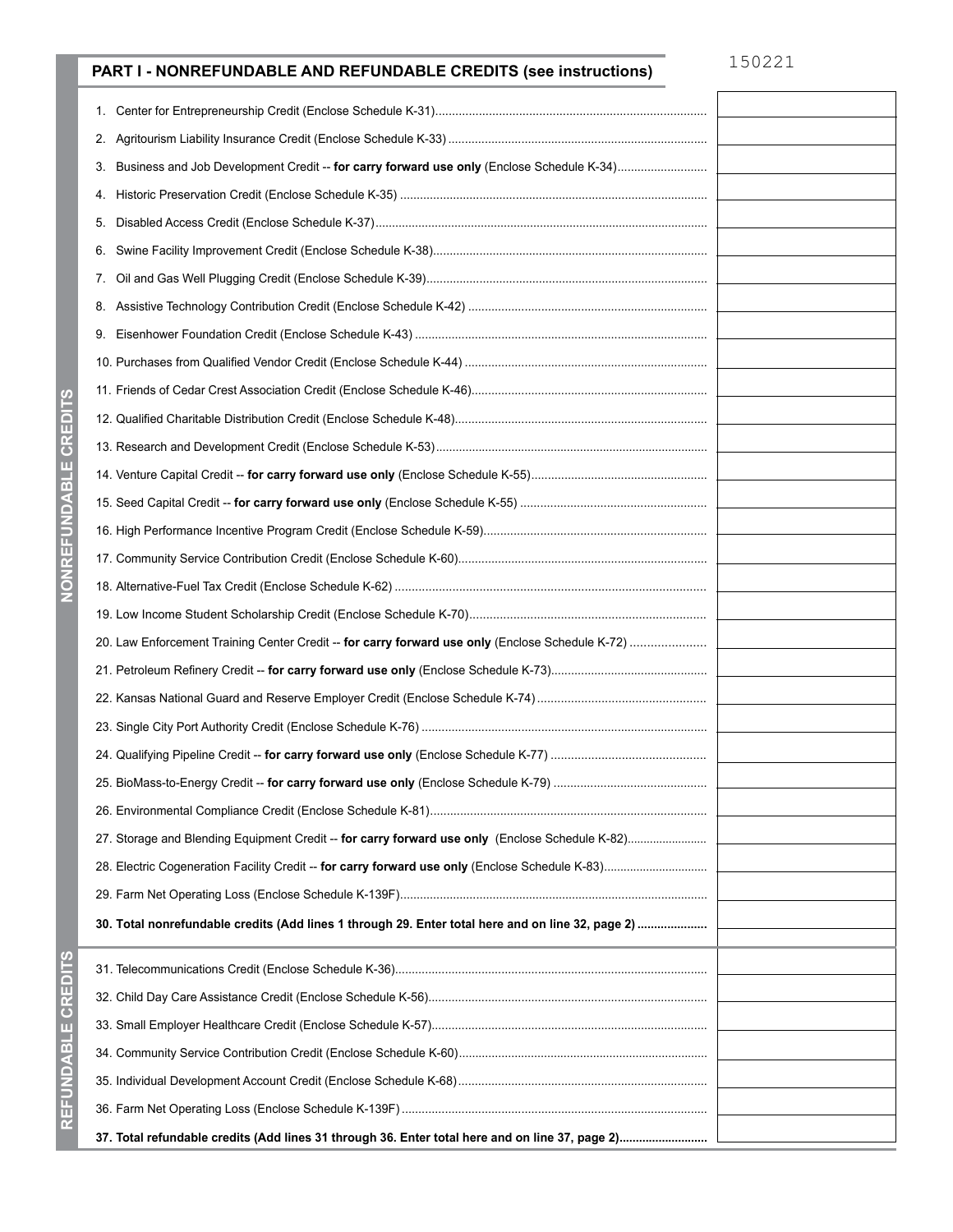#### **PART II - ADDITIONAL INFORMATION**

|--|--|

1. Did the corporation file a Kansas Income Tax return under the same name for the preceding year? \_\_\_\_ Yes \_\_\_\_ No If "no", enter previous name and EIN.

\_\_\_\_\_\_\_\_\_\_\_\_\_\_\_\_\_\_\_\_\_\_\_\_\_\_\_\_\_\_\_\_\_\_\_\_\_\_\_\_\_\_\_\_\_\_\_\_\_\_\_\_\_\_\_\_\_\_\_\_\_\_\_\_\_\_\_\_\_\_\_\_\_\_\_\_\_\_\_\_\_\_\_\_\_\_

\_\_\_\_\_\_\_\_\_\_\_\_\_\_\_\_\_\_\_\_\_\_\_\_\_\_\_\_\_\_\_\_\_\_\_\_\_\_\_\_\_\_\_\_\_\_\_\_\_\_\_\_\_\_\_\_\_\_\_\_\_\_\_\_\_\_\_\_\_\_\_\_\_\_\_\_\_\_\_\_\_\_\_\_\_\_ \_\_\_\_\_\_\_\_\_\_\_\_\_\_\_\_\_\_\_\_\_\_\_\_\_\_\_\_\_\_\_\_\_\_\_\_\_\_\_\_\_\_\_\_\_\_\_\_\_\_\_\_\_\_\_\_\_\_\_\_\_\_\_\_\_\_\_\_\_\_\_\_\_\_\_\_\_\_\_\_\_\_\_\_\_\_

\_\_\_\_\_\_\_\_\_\_\_\_\_\_\_\_\_\_\_\_\_\_\_\_\_\_\_\_\_\_\_\_\_\_\_\_\_\_\_\_\_\_\_\_\_\_\_\_\_\_\_\_\_\_\_\_\_\_\_\_\_\_\_\_\_\_\_\_\_\_\_\_\_\_\_\_\_\_ \_\_\_\_\_\_\_\_\_\_\_\_\_\_\_\_\_\_\_\_\_\_\_\_\_\_\_\_\_\_\_\_\_\_\_\_\_\_\_\_\_\_\_\_\_\_\_\_\_\_\_\_\_\_\_\_\_\_\_\_\_\_\_\_\_\_\_\_\_\_\_\_\_\_\_

\_\_\_\_\_\_\_\_\_\_\_\_\_\_\_\_\_\_\_\_\_\_\_\_\_\_\_\_\_\_\_\_\_\_\_\_\_\_\_\_\_\_\_\_\_\_\_\_\_\_\_\_\_\_\_\_\_\_\_\_\_\_\_\_\_\_\_\_\_\_\_\_

2. Enter the address of the corporation's principal location in Kansas.

3. The corporation's books are in care of:

Name

Address

Telephone

4. List each estimated tax payment and credit forward amount claimed on this return.

| Date<br>Amount |  | Date | Amount |
|----------------|--|------|--------|
|                |  |      |        |
|                |  |      |        |
|                |  |      |        |

5. Has your corporation been involved in any reorganization during the period covered by this return? \_\_\_\_\_ Yes \_\_\_\_No If "yes" enclose a detailed explanation.

- 6. If this is a final return for Kansas, state the reason. If the corporation was liquidated or dissolved, state the IRC section under which the corporation was liquidated.
- 7. If your federal taxable income has been redetermined for any prior years that have not previously been reported to Kansas, check the applicable box(es) below and state the calendar, fiscal, or short period year ending date. You are required to submit, under separate cover, the federal Forms 1139, 1120X, or Revenue Agent's Report along with the Kansas amended return.

□ Revenue Agent's Report □ Net Operating Loss

|  | Net Operating Loss |  |
|--|--------------------|--|
|  |                    |  |

Years ended

8. If you are registered with the Kansas Department of Revenue under any other Kansas tax act, enter all registration or license numbers on the applicable line.

\_\_\_\_\_\_\_\_\_\_\_\_\_\_\_\_\_\_\_\_\_\_\_\_\_\_\_\_\_\_\_\_\_\_\_\_\_\_\_\_\_\_\_\_\_\_\_\_\_\_\_\_\_\_\_\_\_\_\_\_\_\_\_\_\_\_\_\_\_\_\_\_\_\_\_\_\_\_\_\_\_\_\_\_\_\_\_\_\_\_\_\_

 $\Box$  Amended Return

a. Sales Tax

- b. Compensating Use Tax \_\_\_\_\_\_\_\_\_\_\_\_\_\_\_\_\_\_\_\_\_\_\_\_\_\_\_\_\_\_\_\_\_\_\_\_\_\_\_\_\_\_\_\_\_\_\_\_\_\_\_\_\_\_\_
- c. Withholding Tax \_\_\_\_\_\_\_\_\_\_\_\_\_\_\_\_\_\_\_\_\_\_\_\_\_\_\_\_\_\_\_\_\_\_\_\_\_\_\_\_\_\_\_\_\_\_\_\_\_\_\_\_\_\_\_\_\_\_\_\_\_\_\_\_\_
- d. Other (specify)

#### **PART III - AFFILIATED CORPORATIONS DOING BUSINESS IN KANSAS**

| Name of Corporation                                    | Employer ID Number |
|--------------------------------------------------------|--------------------|
|                                                        |                    |
|                                                        |                    |
|                                                        |                    |
| (Enclose a separate sheet for additional corporations) |                    |

#### **PART IV - SCHEDULE OF TAXES**

(Include those taxes deducted on line 17 of the federal return. See instructions.)

1. Taxes on or measured by income or fees or payments in lieu of income taxes (include federal environmental tax; itemize).

#### **PART V - SCHEDULE OF INTEREST INCOME**

(Include the interest from line 5 of the federal return)

1. U.S. interest income (describe type):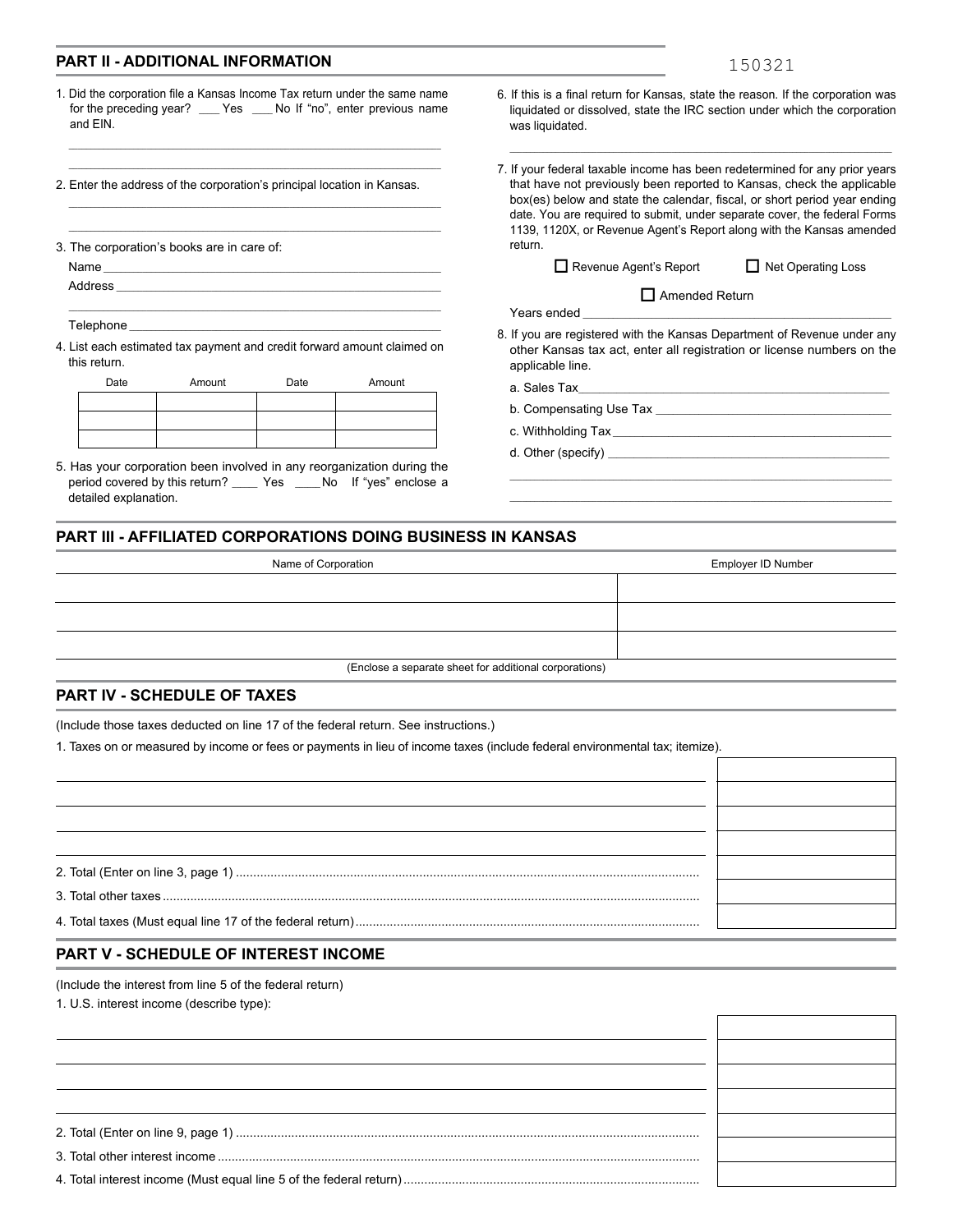

## **KANSAS Corporation Apportionment Schedule K-120AS**

150421

FOR USE BY CORPORATIONS APPORTIONING INCOME

(Corporations using the combined income method must use Schedule K-121)

For the taxable year beginning \_

2 0 2 1 ; ending

Name as shown on Form K-120 **Employer Identification Number (EIN)** Employer Identification Number (EIN)

**PART VI - APPORTIONMENT FORMULA**

| A. Property                                                                                                                                                                                                     | <b>WITHIN KANSAS</b> |             | <b>TOTAL COMPANY</b> |                      | <b>PERCENT</b><br><b>WITHIN</b> |
|-----------------------------------------------------------------------------------------------------------------------------------------------------------------------------------------------------------------|----------------------|-------------|----------------------|----------------------|---------------------------------|
| (1) Value of owned real and tangible personal<br>property used in the business at original cost                                                                                                                 | Beginning of Year    | End of Year | Beginning of Year    | End of Year          | <b>KANSAS</b>                   |
|                                                                                                                                                                                                                 |                      |             |                      |                      |                                 |
|                                                                                                                                                                                                                 |                      |             |                      |                      |                                 |
|                                                                                                                                                                                                                 |                      |             |                      |                      |                                 |
| Other tangible assets (Enclose schedule)                                                                                                                                                                        |                      |             |                      |                      |                                 |
|                                                                                                                                                                                                                 |                      |             |                      |                      |                                 |
| Total property to be averaged                                                                                                                                                                                   |                      |             |                      |                      |                                 |
| Average owned property (Beg. $+$ End $\div$ 2)                                                                                                                                                                  |                      |             |                      |                      |                                 |
| (2) Net annual rented property. Multiplied by 8                                                                                                                                                                 |                      |             |                      |                      |                                 |
| TOTAL PROPERTY (Enter on line 20A, page 1)                                                                                                                                                                      |                      |             |                      |                      | Α                               |
| B. Payroll (Those corporations qualified and utilizing the elective two-factor formula must complete<br>this area only during the first year of qualifying. After the 10th year, the business must re-qualify.) |                      |             | Within Kansas        | <b>Total Company</b> |                                 |
|                                                                                                                                                                                                                 |                      |             |                      |                      |                                 |
|                                                                                                                                                                                                                 |                      |             |                      |                      |                                 |
|                                                                                                                                                                                                                 |                      |             |                      |                      |                                 |
|                                                                                                                                                                                                                 |                      |             |                      |                      |                                 |
|                                                                                                                                                                                                                 |                      |             |                      |                      |                                 |
| TOTAL PAYROLL (Enter on line 20B, page 1) (If qualified and utilizing the elective                                                                                                                              |                      |             |                      |                      | В                               |
|                                                                                                                                                                                                                 |                      |             |                      |                      |                                 |
|                                                                                                                                                                                                                 |                      |             |                      |                      |                                 |
| (1) Sales delivered or shipped to purchasers in Kansas:                                                                                                                                                         |                      |             |                      |                      |                                 |
|                                                                                                                                                                                                                 |                      |             |                      |                      |                                 |
|                                                                                                                                                                                                                 |                      |             |                      |                      |                                 |
| (2) Sales shipped from Kansas to:                                                                                                                                                                               |                      |             |                      |                      |                                 |
|                                                                                                                                                                                                                 |                      |             |                      |                      |                                 |
| (b) Purchasers in a state where the taxpayer would not be taxable (e.g., under federal                                                                                                                          |                      |             |                      |                      |                                 |
|                                                                                                                                                                                                                 |                      |             |                      |                      |                                 |
|                                                                                                                                                                                                                 |                      |             |                      |                      |                                 |
|                                                                                                                                                                                                                 |                      |             |                      |                      |                                 |
|                                                                                                                                                                                                                 |                      |             |                      |                      |                                 |
|                                                                                                                                                                                                                 |                      |             |                      |                      |                                 |
|                                                                                                                                                                                                                 |                      |             |                      |                      |                                 |
|                                                                                                                                                                                                                 |                      |             |                      |                      |                                 |
|                                                                                                                                                                                                                 |                      |             |                      |                      | С<br>%                          |
|                                                                                                                                                                                                                 |                      |             |                      |                      | D(1)<br>%                       |
|                                                                                                                                                                                                                 |                      |             |                      |                      | D(2)<br>%                       |
| Е.                                                                                                                                                                                                              |                      |             |                      |                      | Е<br>$\%$                       |